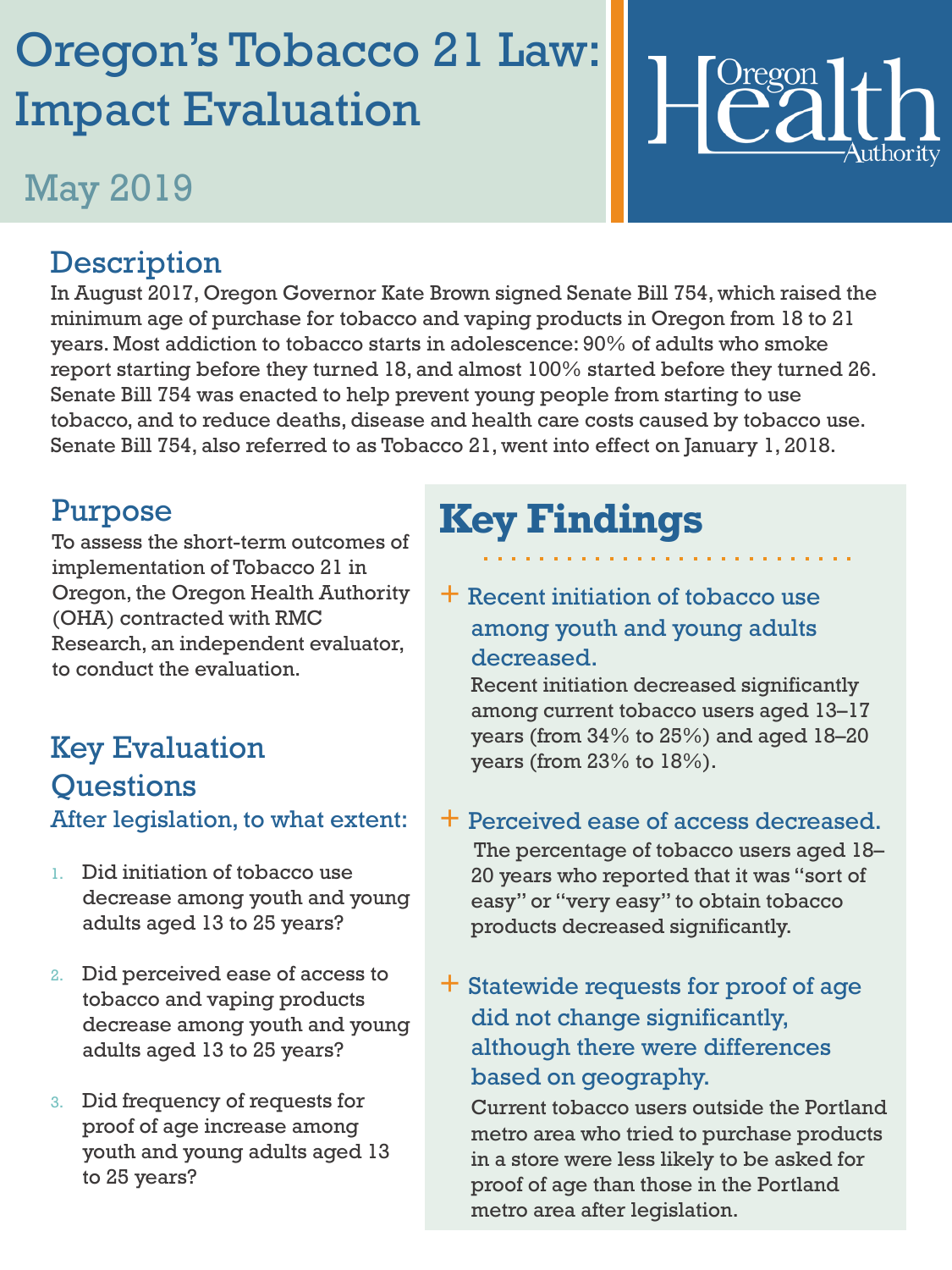#### Tobacco 21 Evaluation Page 2

#### Evaluation design

The evaluation used social media advertising on Facebook and Instagram to recruit for online surveys with youth aged 13 to 17 years and young adults aged 18 to 25 years. Recruitment occurred in all counties in Oregon in two waves; before and after the law took effect. Social media ads targeted participants in the appropriate age ranges and geographic areas.



#### Survey

The Oregon Tobacco Survey (OTS) asked youth (aged 13–17 years) and young adult (aged 18–20 years and 21–25 years) tobacco users\* questions about their experiences with tobacco and vaping products that were expected to be affected by the implementation of Tobacco 21. Surveys were fielded before (pre-legislation, December 2017) and nine months after the Tobacco 21 law took effect (post-legislation, September 2018).



Only youth and young adults who reported using tobacco were included in this report.



\* "Tobacco user" is defined as any use of a tobacco or vaping product in the past 30 days.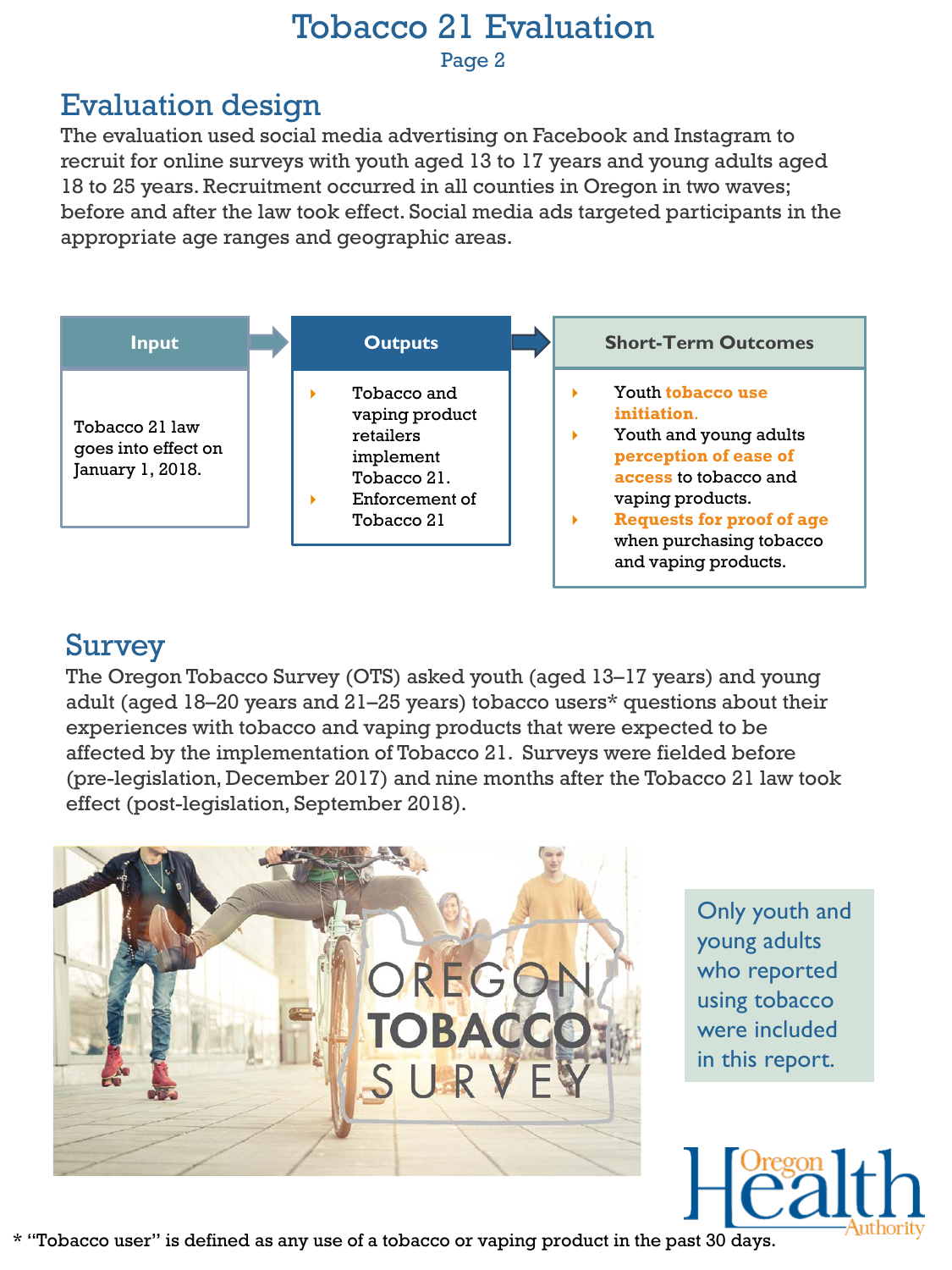#### Tobacco 21 Evaluation Page 3

### Sample

A total of 3,400 current tobacco users were included in the pre-legislation analysis and more than 1,800 current tobacco users were included in the post-legislation analysis. Respondents in both samples were primarily white and non-Hispanic, consistent with the population of Oregon. In both pre- and post-legislation samples, approximately two thirds of the participants were in the Portland metro area.

### Findings

**Recent initiation** (within the past 6 months) of tobacco use decreased significantly from **pre-legislation** to **post-legislation.**



Fewer current tobacco users reported purchasing tobacco products from convenience stores, grocery stores or tobacco or vape shops after legislation.

Current tobacco users aged 18-20 years reporting it was **"sort of easy" or "very easy"** to obtain tobacco and vaping products decreased significantly from **prelegislation** to **post-legislation.**

| Ages 13-17  | 82%                       |
|-------------|---------------------------|
| Ages 18-20* | $94%$ $\leftarrow$<br>84% |
| Ages 21-25  | 98%                       |

Overall, among those who tried to purchase tobacco products in a store in the past 30 days, the frequency of **requests for proof of age** did not change significantly from pre- to post-legislation.